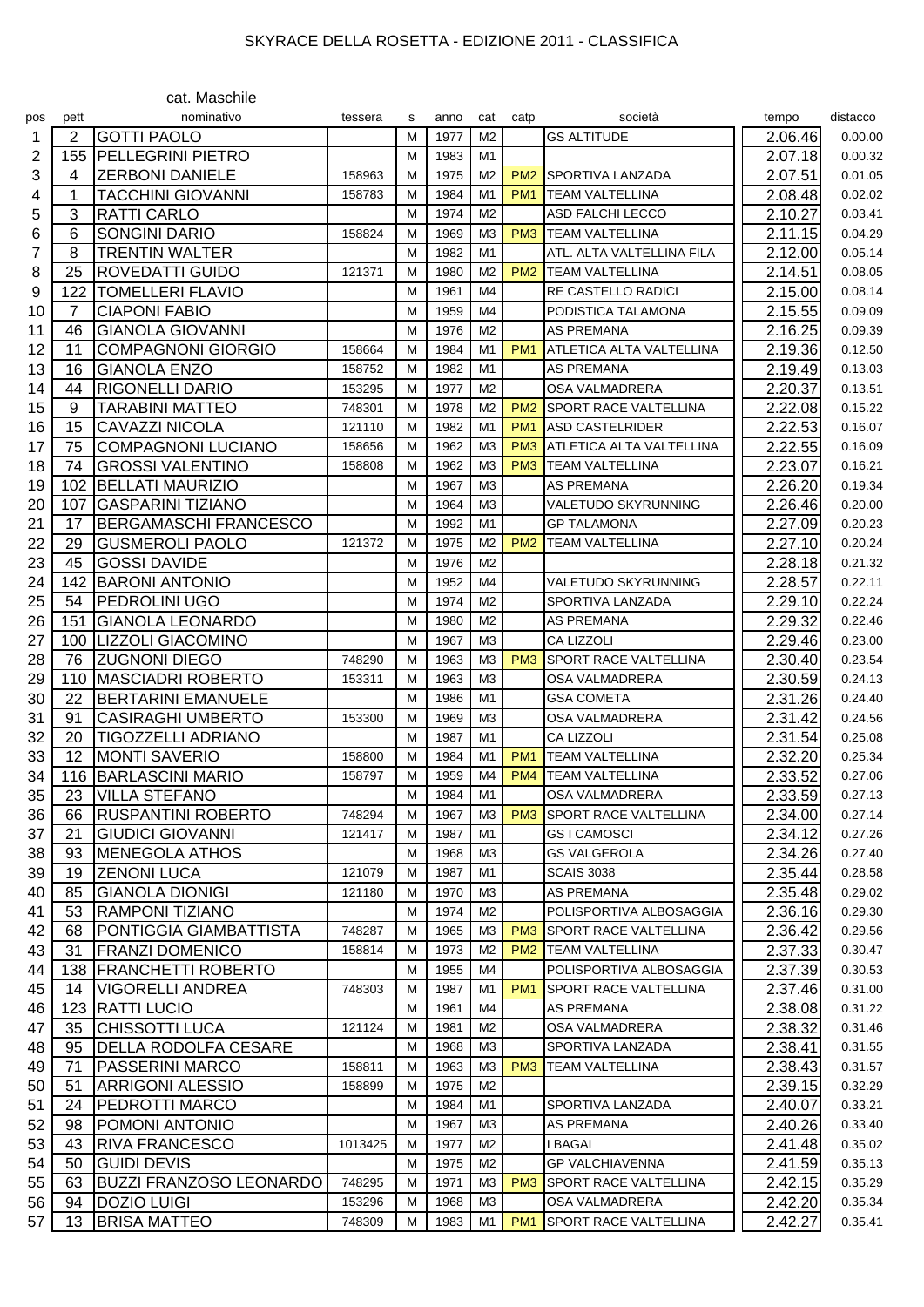## SKYRACE DELLA ROSETTA - EDIZIONE 2011 - CLASSIFICA

| 58  | 10  | <b>MAZZONI ANDREA</b>             | 748288  | M | 1986 | M1             | PM <sub>1</sub> | <b>SPORT RACE VALTELLINA</b>   | 2.42.53            | 0.36.07 |
|-----|-----|-----------------------------------|---------|---|------|----------------|-----------------|--------------------------------|--------------------|---------|
| 59  |     | 103 ALIPRANDI DARIO               |         | M | 1967 | M <sub>3</sub> |                 | <b>CA LIZZOLI</b>              | 2.43.34            | 0.36.48 |
| 60  | 101 | <b>LISIGNOLI FRANCO</b>           |         | M | 1967 | M <sub>3</sub> |                 | <b>MERA ATHLETIC CLUB</b>      | 2.43.37            | 0.36.51 |
| 61  | 89  | <b>BONAVETTI ROSSANO GIUSEPPE</b> |         | M | 1970 | M <sub>3</sub> |                 | <b>US MALONNO</b>              | 2.44.06            | 0.37.20 |
| 62  | 57  | <b>VALSECCHI CRISTIAN</b>         | 1013528 | M | 1973 | M <sub>2</sub> |                 |                                | 2.45.20            | 0.38.34 |
| 63  | 81  | <b>ARRIGONI STEFANO</b>           |         | M | 1971 | M3             |                 | <b>CA LIZZOLI</b>              | 2.45.54            | 0.39.08 |
| 64  | 77  | <b>VALSECCHI DAMIANO</b>          | 153313  | M | 1971 | M <sub>3</sub> |                 | OSA VALMADRERA                 | 2.46.06            | 0.39.20 |
| 65  | 159 | <b>MAINETTI MARCO</b>             |         | M | 1987 | M1             |                 | OSA VALMADRERA                 | 2.46.11            | 0.39.25 |
| 66  | 33  | <b>MANENTI MAURO</b>              | 158793  | M | 1972 | M <sub>2</sub> | PM <sub>2</sub> | <b>TEAM VALTELLINA</b>         | 2.46.17            | 0.39.31 |
| 67  | 150 | <b>CAMER PESCI FIORENZO</b>       |         | M | 1955 | M <sub>4</sub> |                 | POLISPORTIVA ALBOSAGGIA        | 2.46.27            | 0.39.41 |
| 68  | 149 | <b>POMONI DIEGO</b>               |         | M | 1986 | M1             |                 | <b>AS PREMANA</b>              | 2.46.31            | 0.39.45 |
| 69  | 27  | <b>GUSMEROLI STEFANO</b>          | 121373  | M | 1978 | M <sub>2</sub> | PM <sub>2</sub> | <b>TEAM VALTELLINA</b>         | 2.46.49            | 0.40.03 |
| 70  | 37  | <b>LIZZOLI EFREM</b>              |         | M | 1980 | M <sub>2</sub> |                 | <b>CA LIZZOLI</b>              | 2.47.03            | 0.40.17 |
| 71  | 73  | <b>GUSMEROLI AMOS</b>             | 158821  |   | 1962 | M <sub>3</sub> | PM <sub>3</sub> | <b>TEAM VALTELLINA</b>         |                    | 0.40.50 |
|     |     |                                   |         | M |      |                |                 |                                | 2.47.36            |         |
| 72  | 55  | <b>MILANI PAOLO</b>               |         | M | 1974 | M <sub>2</sub> |                 |                                | 2.47.42            | 0.40.56 |
| 73  |     | 126 PESENTI GIACOMO               | 748382  | M | 1960 | M4             |                 | FO' DI PE                      | 2.49.02            | 0.42.16 |
| 74  | 86  | <b>DOZIO MAURO</b>                | 153297  | M | 1970 | M <sub>3</sub> |                 | OSA VALMADRERA                 | 2.49.21            | 0.42.35 |
| 75  | 56  | <b>ZULLATO IVANO</b>              | 121316  | M | 1973 | M <sub>2</sub> |                 | <b>ATLETICA MOTTENSE</b>       | 2.50.10            | 0.43.24 |
| 76  |     | 113 TARCA VALERIO                 | 158819  | M | 1961 | M <sub>4</sub> | PM <sub>4</sub> | <b>TEAM VALTELLINA</b>         | 2.50.20            | 0.43.34 |
| 77  | 90  | <b>RIZZI GIOVANNI</b>             |         | M | 1969 | M <sub>3</sub> |                 | <b>AS PREMANA</b>              | 2.51.17            | 0.44.31 |
| 78  | 64  | DEL BARBA STEFANO                 | 121375  | M | 1970 | M <sub>3</sub> | PM <sub>3</sub> | <b>TEAM VALTELLINA</b>         | 2.52.32            | 0.45.46 |
| 79  | 114 | <b>CERRI GINESIO</b>              | 121378  | M | 1960 | M <sub>4</sub> | PM <sub>4</sub> | <b>TEAM VALTELLINA</b>         | 2.53.09            | 0.46.23 |
| 80  | 58  | <b>REDAELLI ALESSANDRO</b>        | 121160  | M | 1973 | M <sub>2</sub> |                 | <b>GS AVIS OGGIONO</b>         | 2.54.29            | 0.47.43 |
| 81  | 97  | SPEZIALE MARCO                    |         | M | 1967 | M <sub>3</sub> |                 |                                | 2.54.45            | 0.47.59 |
| 82  |     | 118 FOLINI ELIO                   | 121376  | M | 1955 | M <sub>4</sub> | PM <sub>4</sub> | <b>TEAM VALTELLINA</b>         | 2.54.45            | 0.47.59 |
| 83  |     | 105 ROTTOLI GIACOMO               | 748340  | M | 1964 | M <sub>3</sub> |                 | VALETUDO SKYRUNNING            | 2.54.49            | 0.48.03 |
| 84  | 26  | <b>PEDROLI FABIO</b>              | 121111  | M | 1977 | M <sub>2</sub> | PM <sub>2</sub> | <b>ASD CASTELRIDER</b>         | 2.55.23            | 0.48.37 |
| 85  |     | 135 PASINI SILVANO                |         | M | 1956 | M <sub>4</sub> |                 | <b>GP VALCHIAVENNA</b>         | 2.56.23            | 0.49.37 |
| 86  |     | 128 MASCHERONI GIUSEPPE           |         | M | 1959 | M4             |                 |                                | 2.56.44            | 0.49.58 |
|     |     |                                   |         |   |      |                |                 |                                |                    |         |
| 87  |     | 115 DELLA NAVE STEFANO            | 748304  | M | 1959 | M <sub>4</sub> | PM <sub>4</sub> | <b>SPORT RACE VALTELLINA</b>   | 2.57.10            | 0.50.24 |
| 88  | 52  | <b>VIVIANI MATTIA</b>             |         | M | 1974 | M <sub>2</sub> |                 |                                | 2.58.00            | 0.51.14 |
| 89  |     | 139 MELE' ATTILIO                 |         | M | 1954 | M4             |                 | <b>GS VALGEROLA</b>            | 2.58.00            | 0.51.14 |
| 90  | 42  | <b>CATANIA RAFFAELE</b>           |         | M | 1978 | M <sub>2</sub> |                 |                                | 2.58.45            | 0.51.59 |
| 91  | 137 | <b>RIGAMONTI GIORGIO</b>          |         | M | 1955 | M4             |                 |                                | 2.59.45            | 0.52.59 |
| 92  | 60  | <b>COLOMBO PAOLO</b>              | 153316  | M | 1972 | M <sub>2</sub> |                 | OSA VALMADRERA                 | 3.00.19            | 0.53.33 |
| 93  |     | 143 FERRARI GIOVANNI              | 748299  | M | 1951 |                |                 | M5   PM5 SPORT RACE VALTELLINA | 3.00.52            | 0.54.06 |
| 94  | 79  | <b>LONGHI OSCAR</b>               |         | M | 1971 | M <sub>3</sub> |                 |                                | 3.01.02            | 0.54.16 |
| 95  | 124 | <b>CODEN MAURO</b>                | 1013521 | M | 1961 | M4             |                 |                                | 3.01.40            | 0.54.54 |
| 96  | 59  | <b>DELLA RODOLFA ENOS</b>         |         | M | 1973 | M2             |                 | SPORTIVA LANZADA               | 3.03.39            | 0.56.53 |
| 97  | 92  | <b>BRENNA FRANCESCO</b>           | 158898  | M | 1969 | M3             |                 |                                | 3.04.39            | 0.57.53 |
| 98  | 84  | <b>MONTANI MARCO</b>              |         | M | 1970 | M3             |                 | <b>MONZA MARATHON TEAM</b>     | 3.05.02            | 0.58.16 |
| 99  | 28  | <b>MARIOLI GIOVANNI</b>           | 748300  | M | 1976 | M2             | PM <sub>2</sub> | <b>SPORT RACE VALTELLINA</b>   | 3.06.20            | 0.59.34 |
| 100 | 49  | <b>VANINI IVAN</b>                |         | M | 1975 | M <sub>2</sub> |                 | <b>GS VALGEROLA</b>            | 3.06.49            | 1.00.03 |
| 101 | 111 | <b>DE CAPITANI SERGIO</b>         |         | M | 1963 | M3             |                 | <b>GS AVIS OGGIONO</b>         | 3.06.52            | 1.00.06 |
| 102 |     | <b>GUSMEROLI FILIPPO</b>          |         | M | 1991 | M1             |                 |                                |                    |         |
|     | 18  |                                   |         |   |      |                |                 |                                | 3.07.08<br>3.08.10 | 1.00.22 |
| 103 | 61  | <b>BESANA ALBERTO ANGELO</b>      |         | M | 1972 | M2             |                 |                                |                    | 1.01.24 |
| 104 | 72  | LOMBARDINI FRANCESCO              | 748302  | M | 1962 | M <sub>3</sub> | PM <sub>3</sub> | <b>SPORT RACE VALTELLINA</b>   | 3.09.15            | 1.02.29 |
| 105 |     | 158 MAINETTI PIO                  |         | M | 1974 | M2             |                 | OSA VALMADRERA                 | 3.09.46            | 1.03.00 |
| 106 |     | 125 RIVA ITALO                    |         | M | 1960 | M4             |                 | <b>GS AVIS OGGIONO</b>         | 3.10.01            | 1.03.15 |
| 107 |     | 152   MASPERI VALERIO             |         | M | 1960 | M4             |                 | <b>AVIS OGGIONO</b>            | 3.10.01            | 1.03.15 |
| 108 |     | 145 FIORELLI FRANCO               |         | M | 1951 | M <sub>5</sub> |                 |                                | 3.11.06            | 1.04.20 |
| 109 | 99  | <b>ONGANIA LUCIANO</b>            |         | M | 1967 | M3             |                 | POLISPORTIVA PAGNONA           | 3.13.21            | 1.06.35 |
| 110 | 36  | <b>CATANIA MATTEO</b>             |         | M | 1981 | M <sub>2</sub> |                 | AZ. AG. GULFI                  | 3.13.49            | 1.07.03 |
| 111 | 88  | <b>COLOMBO GIULIANO</b>           |         | M | 1970 | M3             |                 |                                | 3.15.06            | 1.08.20 |
| 112 | 96  | <b>BIFFI GIANPAOLO</b>            | 1013365 | M | 1968 | M3             |                 | <b>GS AVIS OGGIONO</b>         | 3.15.47            | 1.09.01 |
|     |     | 113 104 CORTI MAURO               |         | M | 1965 | M <sub>3</sub> |                 |                                | 3.16.20            | 1.09.34 |
|     |     | 114 119 PIGANZOLI MAURIZIO        | 748310  | M | 1954 | M4             | PM <sub>4</sub> | <b>SPORT RACE VALTELLINA</b>   | 3.16.26            | 1.09.40 |
| 115 | 82  | ALBANESE GIANCARLO STEFANIO       |         | M | 1971 | M3             |                 |                                | 3.16.39            | 1.09.53 |
|     |     | 116 146 TAGLIABUE GIOVANNI        | 158909  | м | 1950 | M <sub>5</sub> |                 | US ACLI GIURATI - MILANO       | 3.19.02            | 1.12.16 |
|     |     |                                   |         |   |      |                |                 |                                |                    |         |